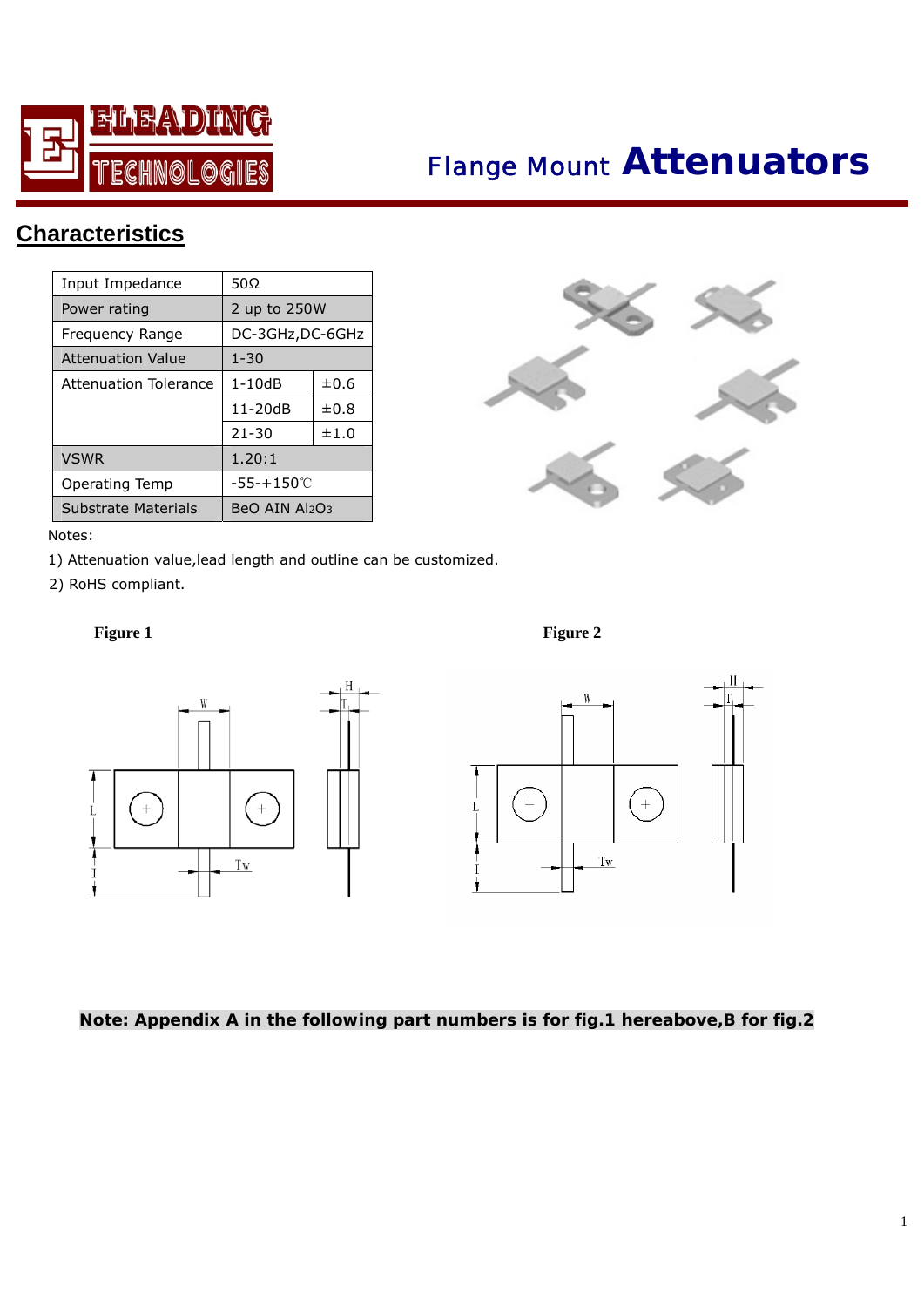#### **Model**:**ET-XXABR1101A**

Power Rating:30W Attenuation Value: 1-30dB Frequency: DC-3GHz VSWR:1.20:1 Attenuation Tolerance: 1-10dB ±0.6dB 11-20dB ±0.8dB 21-30dB ±1.0dB Standard Lead Length: 6mm



尺寸單位: mm

**Note: XX stand for att. value from 1-30dB for option.** 

#### **Model**:**ETXX-30ADJ1101**

Power Rating:30W Attenuation Value: 1-30dB Frequency: DC-3GHz VSWR:1.20:1 Attenuation Tolerance: 1-10dB ±0.6dB 11-20dB ±0.8dB 21-30dB ±1.0dB Standard Lead Length: 6mm



尺寸單位: mm

#### **Model**:**ETXX-50ABO1201**

 $\overline{\phantom{a}}$ 

Power Rating: 50W Attenuation Value: 1-30dB Frequency: DC-3GHz VSWR:1.20:1 Attenuation Tolerance: 1-10dB ±0.6dB 11-20dB ±0.8dB 21-30dB ±1.0dB Standard Lead Length: 6mm



尺寸單位: mm

#### **Model**:**ETXX-60AHE1504**

Power Rating:60W Attenuation Value: 1-30dB Frequency: DC-3GHz VSWR:1.20:1 Attenuation Tolerance: 1-10dB ±0.6dB 11-20dB ±0.8dB 21-30dB ±1.0dB Standard Lead Length: 6mm



尺寸單位: mm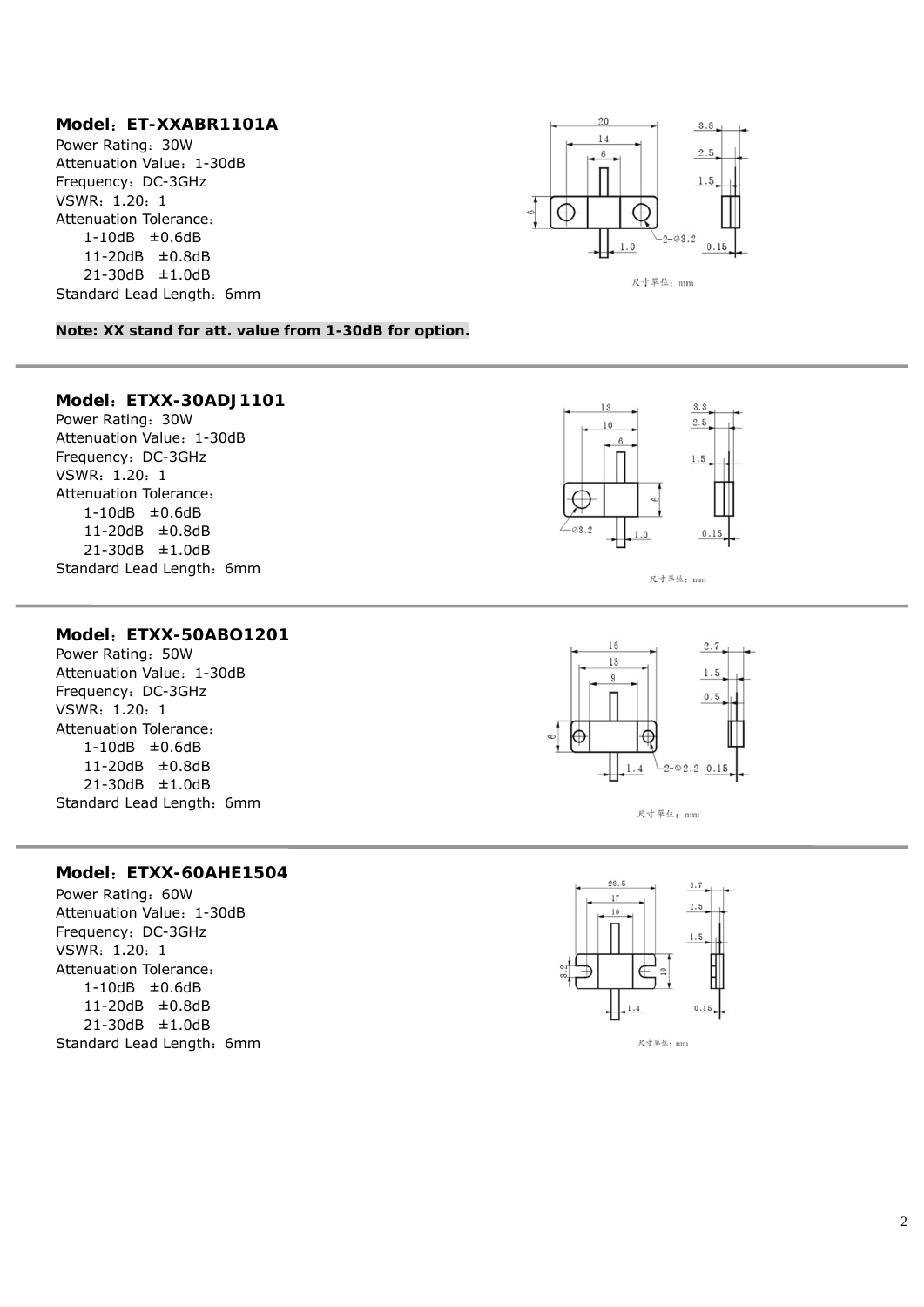#### **Model**:**ETXX-100ABAD3901**

Power Rating: 100W Attenuation Value: 1-30dB Frequency: DC-3GHz VSWR:1.20:1 Attenuation Tolerance: 1-10dB ±0.6dB 11-20dB ±0.8dB 21-30dB ±1.0dB Standard Lead Length: 6mm



**Note: XX stand for att.value from 1-30dB for opt** 

#### **Model**:**ETXX-100ABR1202**

Power Rating: 100W Attenuation Value: 1-30dB Frequency: DC-3GHz VSWR:1.20:1 Attenuation Tolerance: 1-10dB ±0.6dB 11-20dB ±0.8dB 21-30dB ±1.0dB Standard Lead Length: 6mm



#### **Model**:**ETXX-250ABCK2701**

Power Rating:250W Attenuation Value: 1-30dB Frequency: DC-3GHz VSWR:1.20:1 Attenuation Tolerance: 1-10dB ±0.6dB 11-20dB ±0.8dB 21-30dB ±1.0dB Standard Lead Length: 6mm



#### **Note:XX stand for att.value from 1-30dB for option.**

#### **Model**:**ETXX-2ABR1101A**

Power Rating:2W Attenuation Value: 1-30dB Frequency: DC-3GHz VSWR:1.20:1 Attenuation Tolerance: 1-10dB ±0.6dB 11-20dB ±0.8Db 21-30dB ±1.0dB Standard Lead Length: 6mm